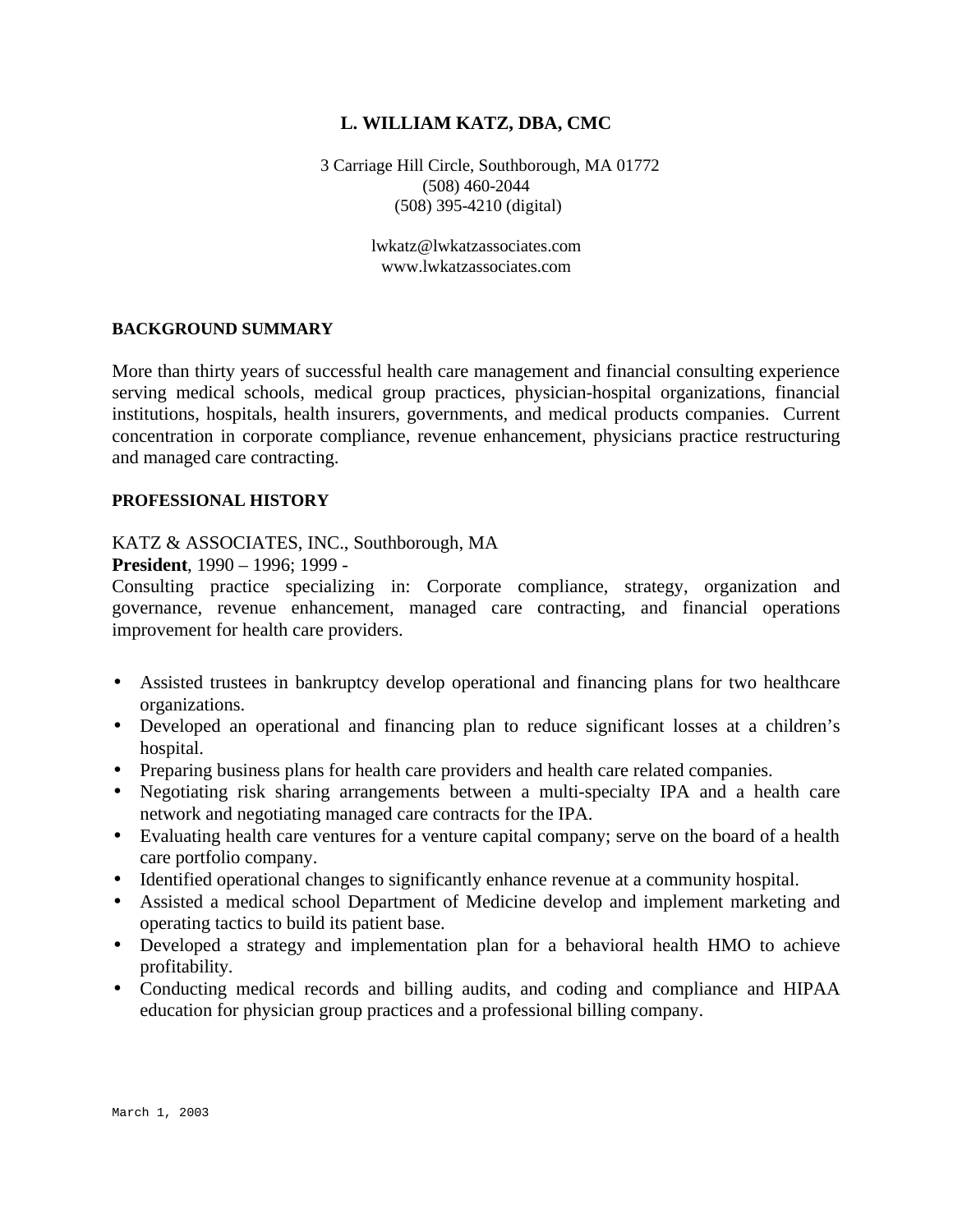ZA CONSULTING, LLC, Framingham, MA **Director**, 1996 - 1999

Directed national marketing for compliance services. Consulted with hospitals and physicians' groups on: compliance, compliance litigation support, financial management, managed care contracting, management and operational matters.

- Assisted providers including physician groups and hospitals implement compliance programs through the conduct of risk assessments, education and training of physicians and other professional staff. Supported attorneys in preparing compliance cases.
- Assisted a large PHO in the analysis of a capitated risk contract and the development of its negotiation strategy to recover risk pool funds from the managed care company.
- Participated in the restructuring of a large physician practice to improve financial performance and prepare it to participate in additional managed care contracts.

# ARTHUR D. LITTLE, INC., Cambridge, MA

# **Senior Consultant**, 1984 - 1990

Directed the health care management and finance practice for U.S. and multinational clients in strategic planning; market penetration strategies; financial feasibility, analysis and planning; operational and organizational restructuring; and implementation planning.

- Evaluated operations, financial management and strategic planning at three of the five University of California teaching hospitals. Included an assessment of the effectiveness of the faculty practice plan in attracting and retaining clinicians and attracting insured patients.
- Assisted nine banks with over \$230 million in secured debt, establish a value for a hospital management company in bankruptcy by projecting the financial performance of the company's hospitals and its central activities.

## GRANT THORNTON & CO., Chicago, IL

**Manager-in-Charge,** Midwest health care consulting practice. 1982 - 1984 Developed and managed assignments in financial planning and operations.

• Managed operations improvement projects at municipal teaching hospitals; increased reimbursement by over \$3 million.

# DELOITTE HASKINS & SELLS, Chicago, IL

**Manager**, Midwest health care consulting practice. 1979 - 1982

Developed a health care practice focused on financial planning and feasibility, cost reporting, operations improvement and strategic planning.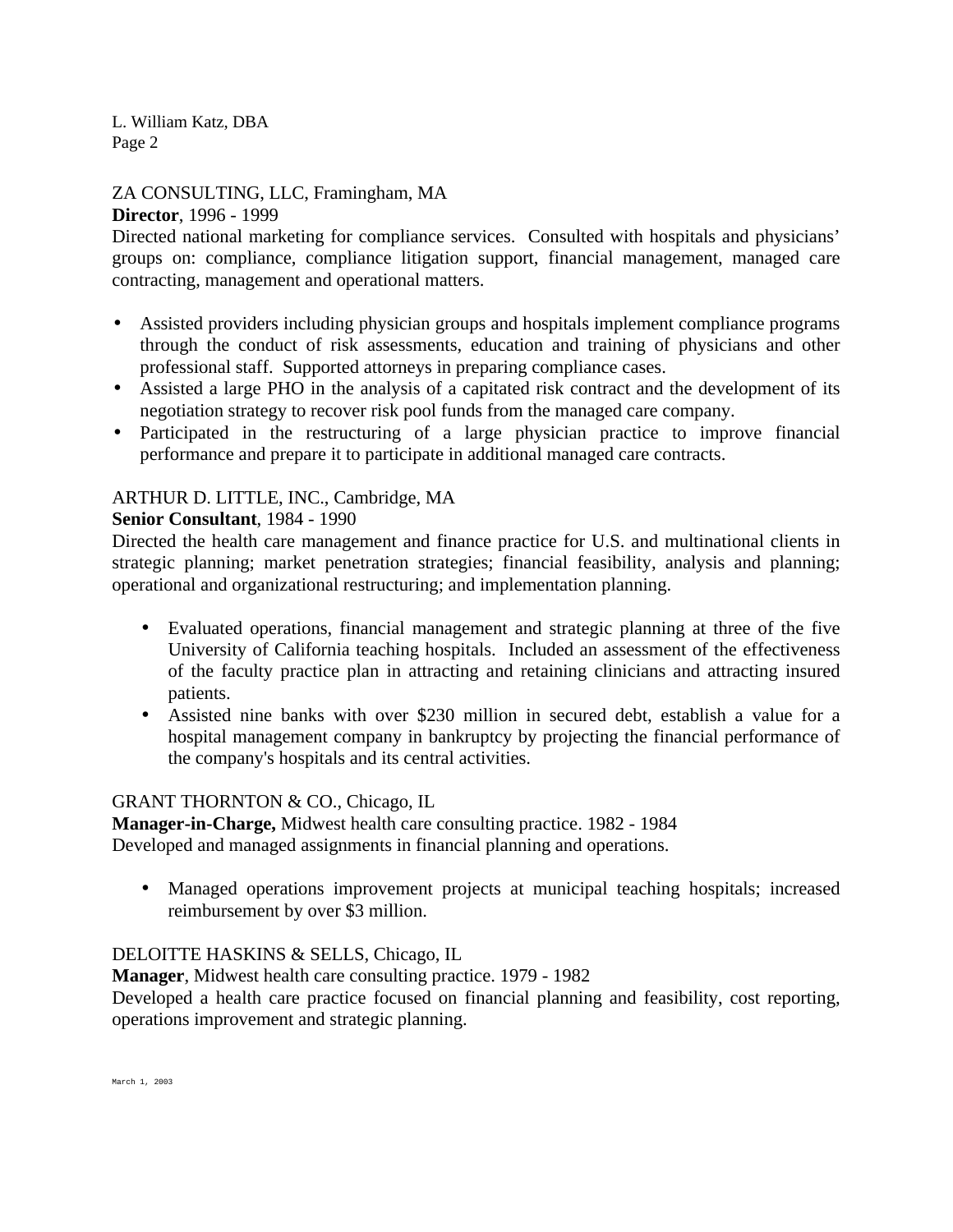> • Restructured debt and developed a cash management program for a hospital and retirement home holding company with ten sites, to avoid a cash shortfall three years out.

WHITTAKER/MEDICUS SYSTEMS CORPORATION AND AMERICAN HEALTH FACILITIES, New York and Chicago

**Vice President** for health care consulting, 1975 - 1979

Developed, managed, and conducted management and operational consulting assignments for teaching and community hospitals.

• Developed a \$60 million replacement plan for a university hospital.

BLOCK, MCGIBONY & ASSOCIATES, INC., Silver Spring, MD **Vice President**, 1972 – 1975 Consultant in strategic, financial and facility planning for hospitals and health systems.

# GEORGE WASHINGTON UNIVERSITY, Washington, DC

**Teaching Fellow to Associate Professorial Lecturer**, 1964-1975

Taught healthcare finance and economics and consulted with governmental agencies and hospitals in finance and managed care.

# US ARMY MEDICAL SERVICE CORPS

**Administrative Officer**, Departments of Neuropsychiatry and Basic Surgical Research, Walter Reed Army Medical Center, 1961 - 1965

## **EDUCATION**

**Doctor of Business Administration**, Finance and Health Care Management, The George Washington University, 1972

**Master of Business Administration**, Finance, The Amos Tuck School, Dartmouth College, 1961

**Bachelor of Arts**, Dartmouth College, 1960

## **MEMBERSHIPS**

**Vice President,** Healthcare Compliance Association, Region I (New England).

**Advanced Member**, Healthcare Financial Management Association; **Board Liaison** to Decision Support/Improving Operations and Compliance and Taxation Committees, Member, Physician Practice and Managed Care Committees; **Board Member**, 2001-2003.

**Co-President and Treasurer**, Health Care Consultants of New England.

**Personal Member**, American Hospital Association.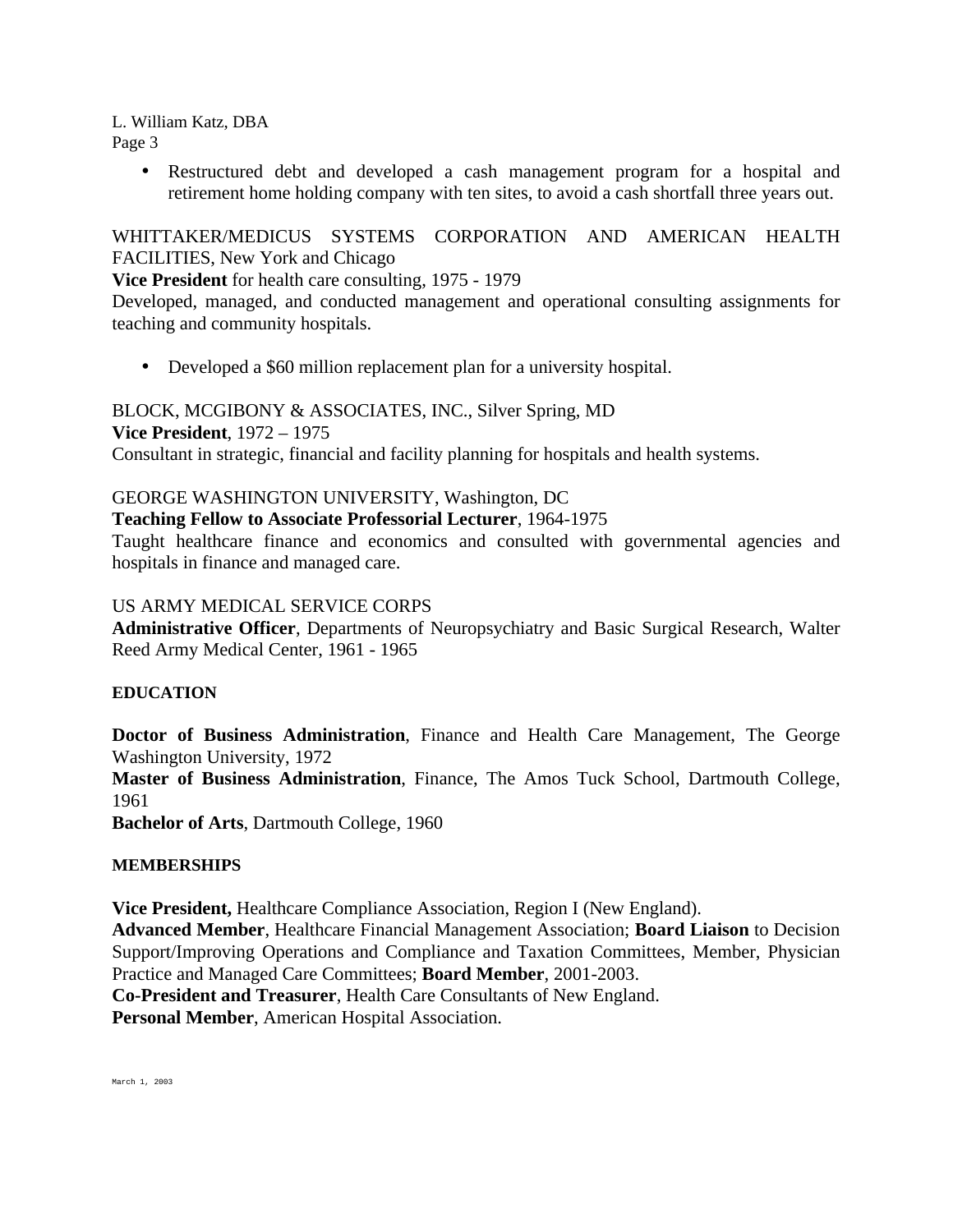**Certified Management Consultant,** Institute of Management Consultants, 1981; **Board of Directors**, New England Chapter, 1999 - 2003.

## **OTHER**

**Board of Directors**, NexClaim, Inc., Rocky Hill, CT.

### **RECENT PUBLICATIONS**

"Consider certification status before you choose a consultant", *Boston Business Journal*, February 1-7, 2002.

"Simplicity is the Best Medicine for Compliance Information", with Helen Osborne, M.Ed., OTR/L, *Journal of Health Care Compliance*, May/June 2001, pages 79-80.

"Last But Not Least, OIG's Guidance for Physician Compliance Plans" with William M. Mandell, Esq. and Jeff M. Seo, Esq., *Mass Media*, 2000.

"Payment Reductions and HMO Losses: How Are Physicians Coping?" with Maurice Handel, *Vital Signs*, Massachusetts Medical Society, May and June 2000.

"Physician Practice Compliance Plans: Are They a Must?" with William M. Mandell, Esq., *Mass Media*, Massachusetts Chapter Healthcare Financial Management Association, January 2000.

"Providers and Billing Companies Can Be Held Liable for Each Other's Errors", *Mass Media*, February 1999.

"Outsourced Billing Services Pose New Targets for Investigation", *Boston Business Journal*, December 11-17, 1998.

"Contact Capitation Demands Physician Preparedness", *Healthcare Review,* December 1998.

"Look Within – Before the Regulators Take You Out", *Healthcare Review*, August 1998.

"Compliance: the Men in Black vs. The Women in White", *Healthcare Review,* April 1998.

"Wise Contracting Requires a Strong Information System", *Healthcare Review*, January 1998.

"Credit Extension to an HMO - What Indicators Should be Considered by the Hospital CFO?" *Mass Media*, June 1993.

## **APPOINTMENTS**

**Adjunct Faculty,** University of Massachusetts-Amherst, eCollege, 2003. Teaching health care finance.

**Senior Instructor,** Cambridge College, Cambridge, MA, 1999 – Present. Teaching health care finance and introduction to accounting.

**Adjunct Faculty,** University of Massachusetts-Lowell, MA 2000 – Present. Teach health care policy, and planning and marketing.

**Lecturer**, Assumption College, Worcester, MA, 1996 - 1999

**Lecturer**, Northeastern University, 1996

**Adjunct Assistant Professor of Public Health (Health Services)**, Boston University School of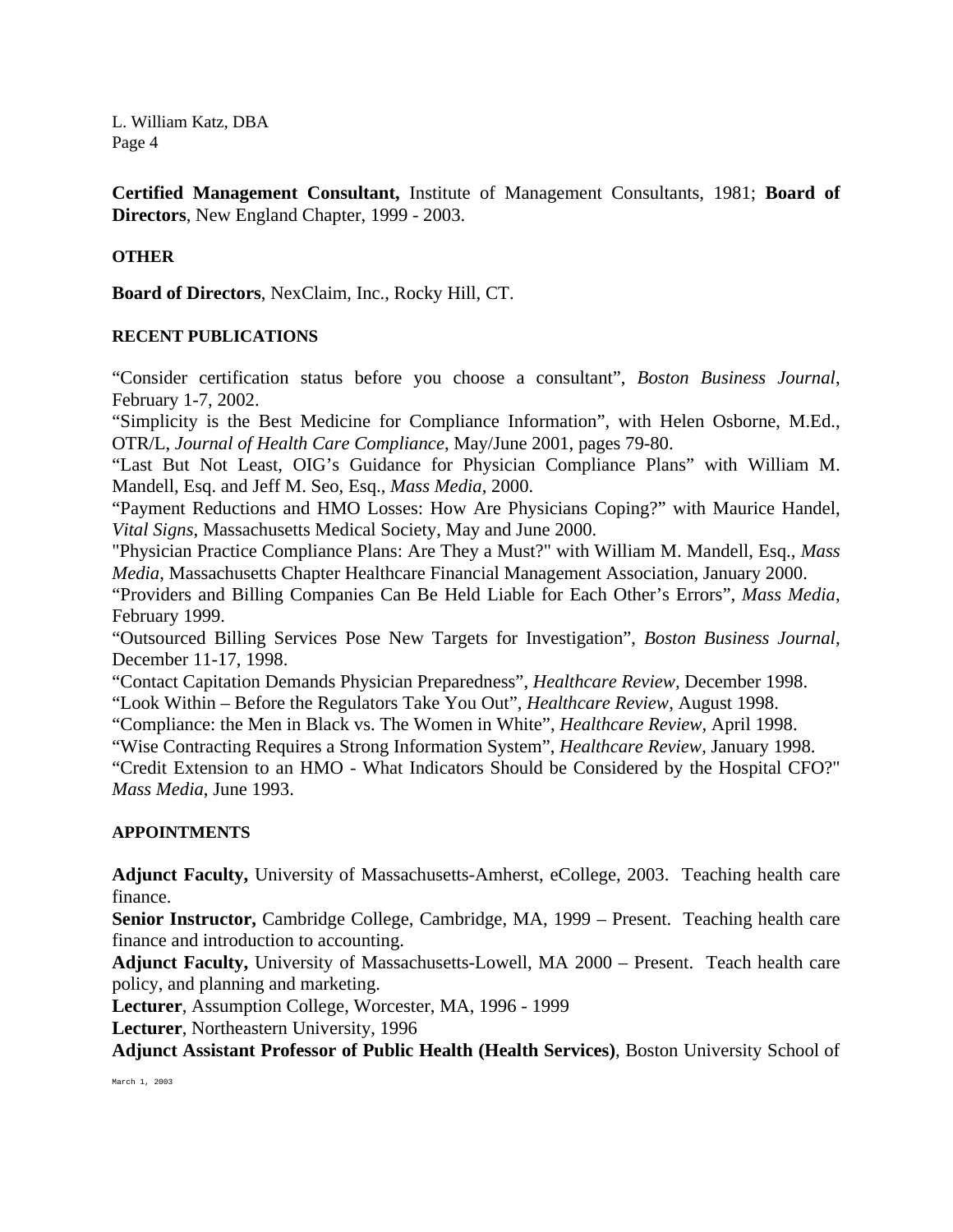Public Health, 1985-1993

**Lecturer**, Program in Health Services Administration, Emmanuel College, 1992

**Lecturer**, University of Massachusetts/Boston, College of Management, Department of Accounting and Finance, 1986-1987

**Visiting Assistant Professor**, University of Massachusetts/Amherst, School of Health Sciences, 1987-1988

**Guest lecturer** in health care finance, Program in Health Services Administration, Simmons College, 1988-1992

## **RECENT PROGRAM FACULTY**

"HIPAA Training for a Large 24/7 Workforce", Consortium of HIPAA Solution Providers, Waltham, MA, December 4, 20002.

"Optimizing Denial Management Workflow", with Gail Sillman and George Kis, Siemens Medical Solutions, Metropolitan New York HFMA, New York, November 12, 2002.

"Capital Financing Options for Cardiac Services", ACI Cardiac Care Conference, San Francisco, CA, November 6, 2002.

"Taking Cardiac Care to the Next Level", with Ronald D. Deprez, PhD., MPH, and James F. Phalen, MA, FAAHC, ACI Cardiac Care Conference, July 17, 2002.

"HIPAA Compliance for Physician Practices", Region I Health Care Compliance Association, New Hampshire Forum, March 15, 2002.

"Health Care Compliance for Physician Practices", Region I Health Care Compliance Association, New Hampshire Forum, October 18, 2001.

"Recognizing Compliance Risks, Developing a Compliance Plan and Correctly Documenting and Coding Patient Care Activities" with Ruth Dolby, Workshop at the Tufts Managed Care Institute, Dedham, Massachusetts, September 27, 2000.

"Conducting a Risk Assessment", Health Care Compliance Association, Region IV Annual Compliance Institute, Atlanta, April 1999.

"Preparing Your Institution for a Possible Government Audit", Healthcare Corporate Compliance Forum, Las Vegas, January 1999.

"Practical Compliance Experiences – Panelist", Mass Healthcare Financial Management Association (HFMA), *'Real World' Corporate Compliance*, October 1998.

"Cost Accounting and the World of Decision Support", Program Coordinator, MA HFMA, 1996–2000.

"Capital Options for Physician Networks: Long-term Value or Fool's Gold?" The National Managed Health Care Congress (NMHCC), Executive Briefing Series, Boston, July 1996.

### **RESEARCH PROJECTS**

Mitchell, J.B., A. J. Lee, R.T. Burge, L. Iezzoni, and L.W. Katz*, Per Case Payment to Encourage Risk Management and Service Integration in the Acute Care Setting*, Final Demonstration Design